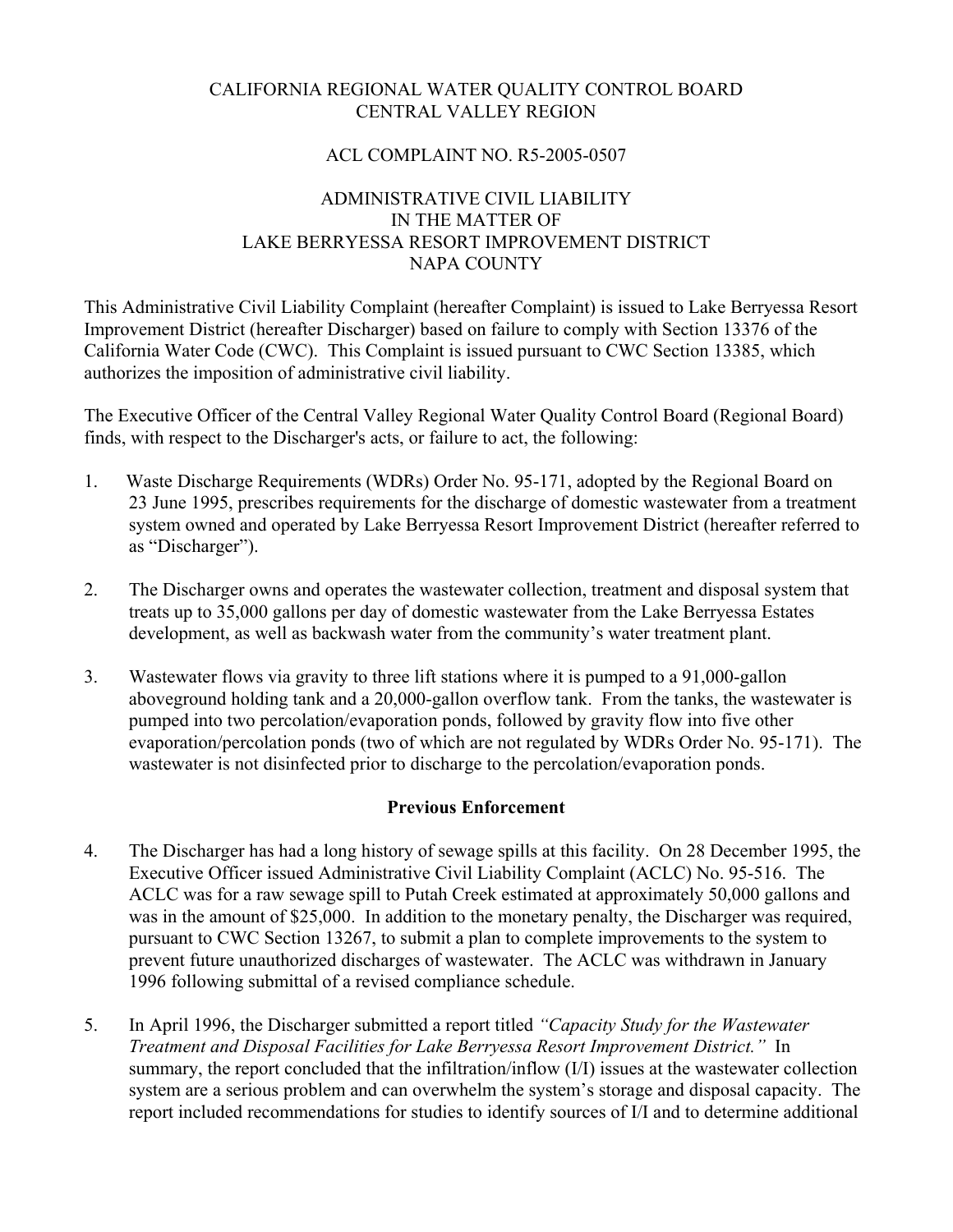#### methods of wastewater disposal.

- 6. Cease and Desist (C&D) Order No. 96-233 was subsequently adopted by the Regional Board on 20 September 1996. The C&D Order reflects the Discharger's revised compliance schedule (the document upon which the withdrawal of the ACLC was based). The C&D required the Discharger to: begin an I/I study, establish a financial plan, select and design an upgrade to the wastewater facility, and complete construction of the project. The final upgrade was to have been completed by 15 September 2001, and was to have resulted in compliance with the WDRs.
- 7. The Discharger has not complied with the C&D. The only items submitted were an I/I study plan and a five-year financial plan, which were submitted during 1996. The Discharger has not modified its wastewater treatment, storage, or disposal system such that it complies with its WDRs.

### **Recent Violations of WDRs Order No. 95-171**

- 8. In February and March 1998, the Discharger experienced overflows of domestic wastewater from the storage ponds to surface water, which are a tributary to Lake Berryessa. The volume of spills are unknown, but were the result of inadequate capacity in the ponds.
- 9. In January 1999, a landslide ruptured the force main from the holding tank to the treatment pond system resulting in a discharge of approximately 50 gallons raw sewage to a tributary of Lake Berryessa.
- 10. From 6 March to 20 March 2000, Pond No. 5 spilled wastewater at a rate of approximately 20 gallons per minute to Stone Coral Creek (a tributary to Lake Berryessa), for an estimated total release of 432,000 gallons. On 8 May 2000, a Notice of Violation (NOV) was issued for the discharge.
- 11. On 19 February 2001**,** a force main coupling leaked within 30 feet of Putah Creek, releasing approximately 100 gallons of wastewater. The leak occurred in the pipeline, which followed the access road through the slide area from the holding tank to the treatment ponds.
- 12. On 2 and 3 January 2002, approximately 15,000 gallons of raw sewage overflowed from the holding tank near Putah Creek. Three days later, on 6 January 2002, approximately 3,000 gallons of raw sewage again spilled from the holding tank. According to the Discharger, no wastewater entered any surface waters from either spill. Both spills were a result of I/I into the collection system.
- 13. On 25 January 2002, staff conducted an inspection of the facility and noted a surface discharge from a spray application field into Stone Corral Creek, a tributary to Lake Berryessa. The WDRs do not authorize any discharge to a sprayfield. The Discharger indicated that the ponds were at capacity and were threatening to spill during rainfall events. Staff observed a large pump and hose that appeared to be used to remove water from Pond No. 4 to the swale adjacent to Stone Corral Creek.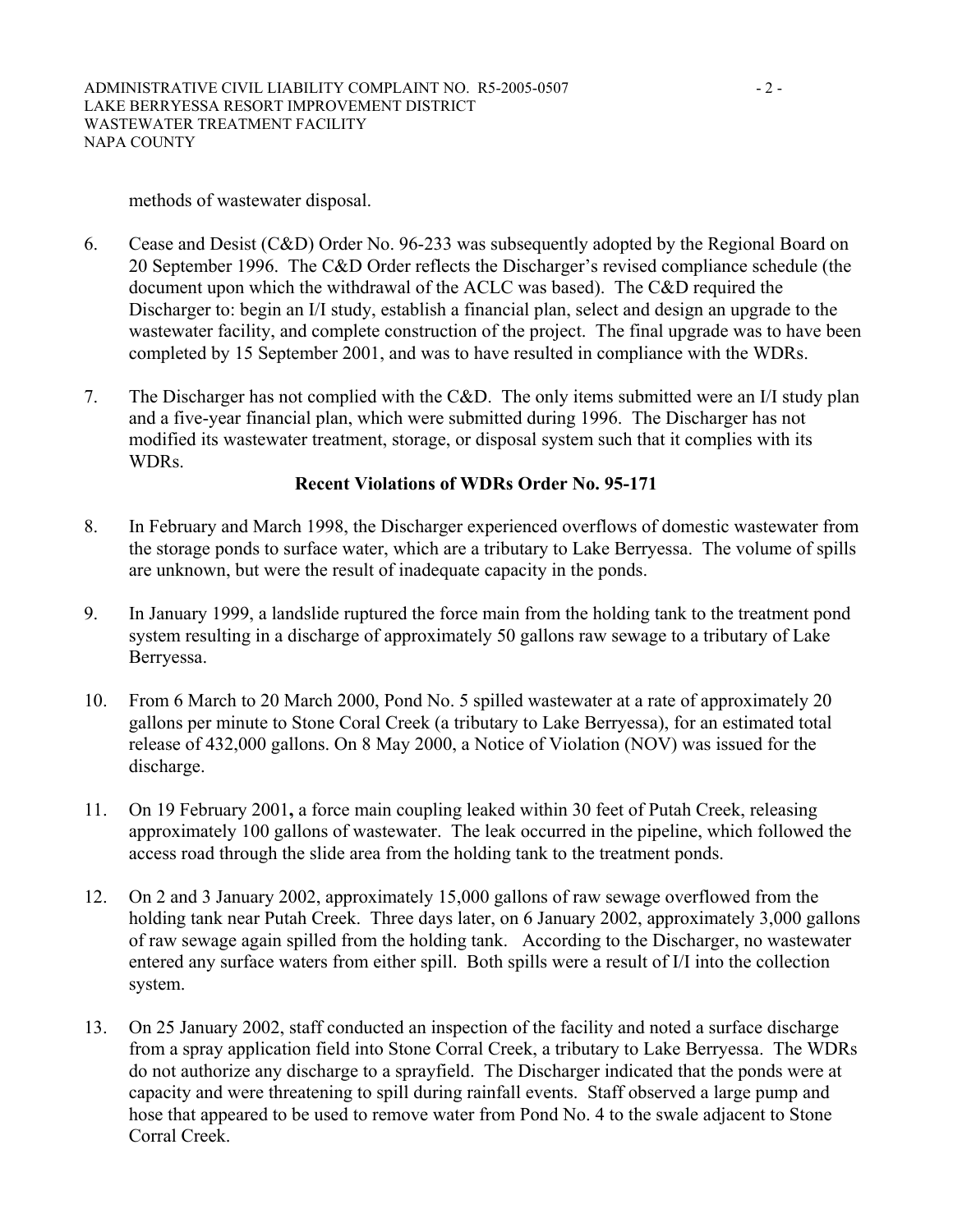- 14. On 18 February 2004, the Discharger was issued a NOV for a 300-gallon wastewater spill that occurred on 29 December 2003 from the holding tank. According to the Discharger, the spill remained on land and was the result of I/I from a large storm.
- 15. On 8 March 2004, between 20 and 30 gallons of raw sewage seeped from a manhole on to the street at Colt Court.
- 16. During a site inspection on 11 March 2004, staff observed abundant vegetation in and around Ponds Nos. 1 through 3, and a sprinkler irrigation system located next to Pond No. 7. The sprinkler system is not authorized in the WDRs. A NOV was issued on 8 April 2004.
- 17. On 14 February 2005, the Discharger was issued a NOV for a spill of domestic wastewater and water treatment plant backwash water from Pond No.5 to Stone Corral Creek. The spill began on 11 January 2005, and as of 28 February 2005 totaled approximately 2,346,400 gallons. The spill is the result of inflow/infiltration problems in the collection system and the lack of capacity in the ponds, and is continuing as of the date of this Complaint. The Discharger states that the wastewater is receiving minimal chlorine disinfection prior to being discharged.
- 18. To summarize, as of March 1998, the Discharger reported ten spills of domestic wastewater and backwash water. Five of these spills were to land and five were to surface waters.

# **REGULATORY CONSIDERATIONS**

- 19. Discharge Prohibition A.1 of Order No. 95-171 states: *"The direct discharge of wastes to surface waters or surface water drainage courses is prohibited."*
- 20. Discharge Prohibition A.2 of Order No. 95-171 states: *"The bypass or overflow of untreated or partially treated waste is prohibited."*
- 21. As described in the above Findings, the Discharger has violated WDRs Order No. 95-171, specifically, Discharge Prohibitions A.1 and A.2, by discharging wastes and effluent to surface waters or surface water drainage courses and by the bypass of untreated or partially treated effluent.
- 22. Section 301 of the Clean Water Act and Section 13376 of the CWC prohibit the discharge of pollutants to surface waters except in compliance with a National Pollutant Discharge Elimination System (NPDES) permit.
- 23. CWC Section 13376 states, in part: *"Any person discharging pollutants or proposing to discharge pollutants to the navigable waters of the United States ... shall file a report of the discharge in compliance with the procedures set forth in Section 13260..." and "The discharge of pollutants…except as authorized by waste discharge requirements [NPDES permit]…is prohibited."*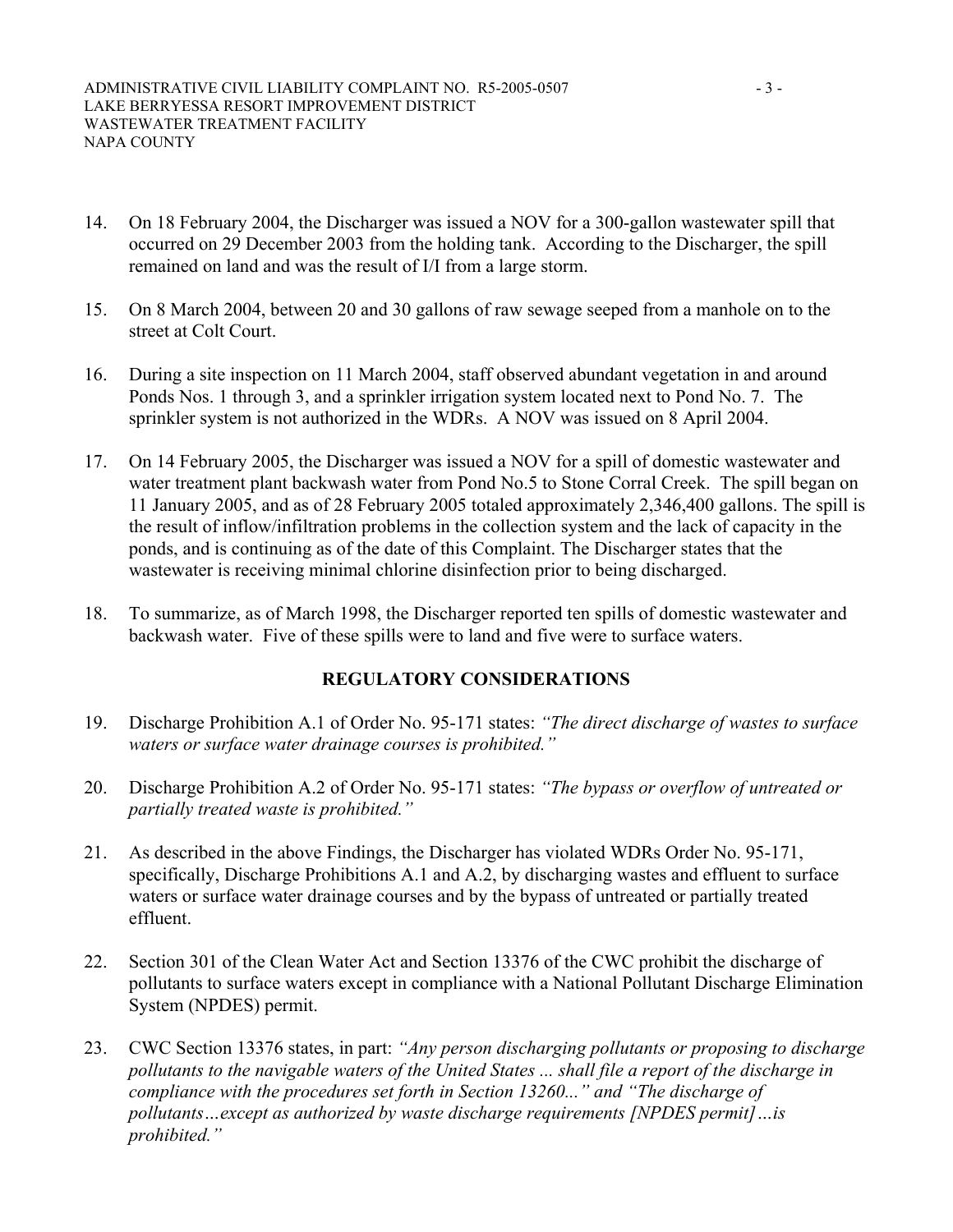- 24. The Discharger, by failing to file a report of waste discharge as set forth in CWC section 13260 and failing to obtain an NPDES permit prior to the discharges described in the above Findings, has violated CWC section 13376. WDRs Order No. 95-171 is not an NPDES permit.
- 25. CWC Section 13385 states, in part: *"(a) Any person who violates any of the following shall be liable civilly in accordance with subdivisions (b), (c), (d), (e), and (f):*

*(1) Section 13375 or 13376.* 

*"(c) Civil liability may be imposed administratively by the state board or a regional board pursuant to Article 2.5 (commencing with Section 13323) of Chapter 5 in an amount not to exceed the sum of both the following:* 

*(1) Ten thousand dollars (\$10,000) for each day in which the violation occurs.* 

*(2) Where there is a discharge, any portion of which is not susceptible to cleanup or is not cleaned up, and the volume discharged but not cleaned up exceeds 1,000 gallons, an additional*  liability not to exceed ten dollars (\$10) times the number of gallons by which the volume *discharged but not cleaned up exceeds 1,000 gallons."*

- 25. For discharging waste in violation of the WDRs and without obtaining an NPDES permit, the Regional Board may assess administrative civil liability based on CWC section 13385. The maximum administrative civil liability which can be imposed by the Regional Board under CWC Section 13385 is \$10,000 per day of discharge plus \$10 per gallon discharged in excess of 1,000 gallons. As stated in the Findings, 2,778,450 gallons were discharged to surface waters over a period of 70 days. Of this, a total of 2,718,400 gallons were discharged in excess of 1,000 gallons per spill event. Therefore, the maximum administrative civil liability is \$700,000 (70 days times \$10,000 per day) plus \$27,184,000 (2,718,400 gallons minus 1,000 gallons per event times \$10 per gallon), for a total maximum liability of \$27,884,000.
- 26. CWC Section 13385(e) states:

*"In determining the amount of any liability imposed under this section, the regional board, the state board, or the superior court, as the case may be, shall take into account the nature, circumstances, extent, and gravity of the violation or violations, whether the discharge is susceptible to cleanup or abatement, the degree of toxicity of the discharge, and, with respect to the violator, the ability to pay, the effect on its ability to continue its business, any voluntary cleanup efforts undertaken, any prior history of violations, the degree of culpability, economic benefit or savings, if any, resulting from the violation, and other matters that justice may require. At a minimum, liability shall be assessed at a level that recovers the economic benefits, if any, derived from the acts that constitute the violation."*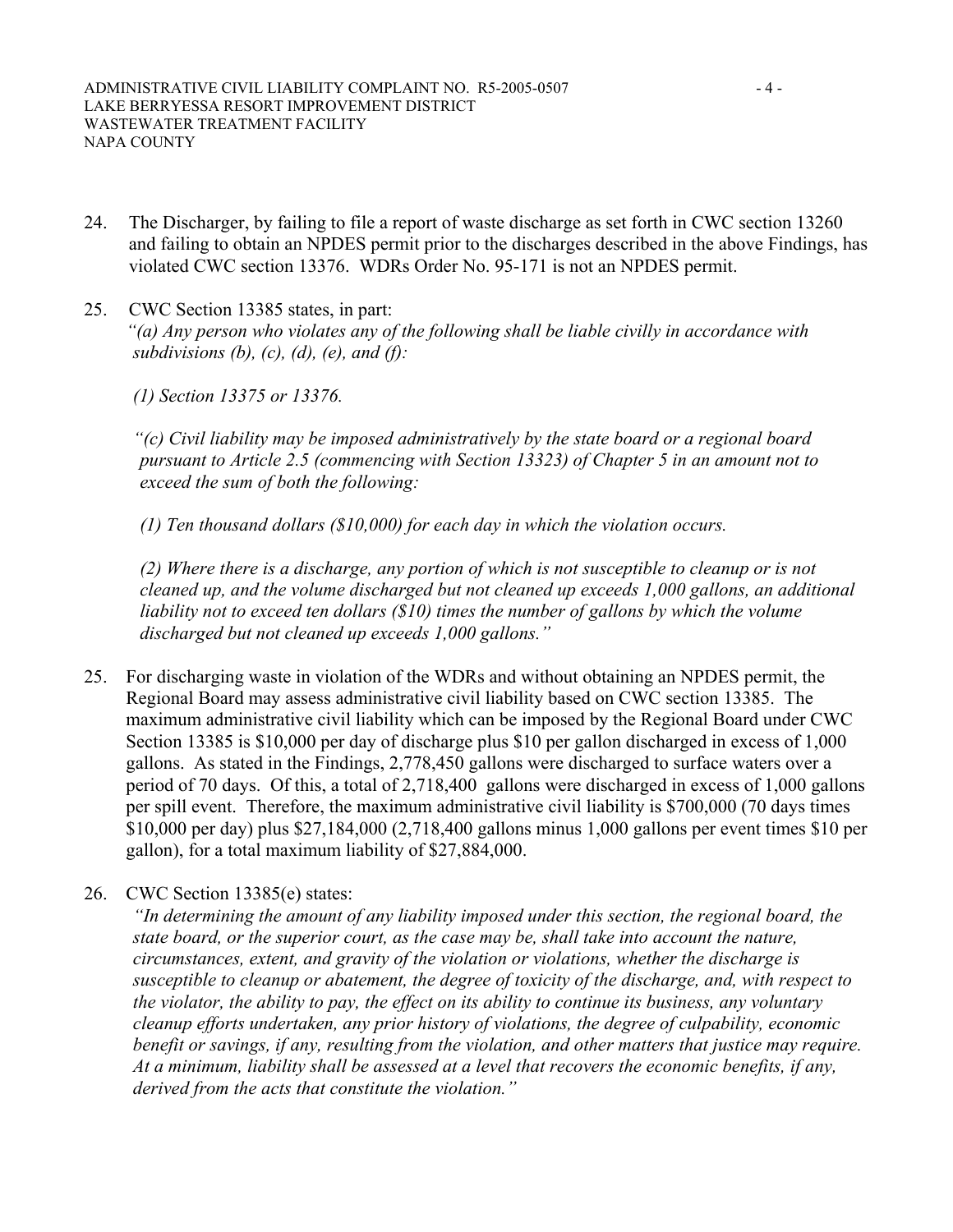- 27. Pursuant to CWC Section 13385(e), the minimum administrative civil liability is equivalent to the economic benefit accrued by the Discharger in not implementing the management and/or physical improvements necessary to prevent the discharges. In general, the discharges are due to inflow/infiltration within the collection system and lack of storage and disposal capacity. It is estimated that the Discharger has saved at least \$393,000 in not taking actions to prevent the violations described in this Complaint.
- 28. Issuance of this Complaint is exempt from the provisions of the California Environmental Quality Act (Public Resources Code Section 21000, et. seq.), in accordance with Section 15321 (a)(2), Title 14, of the California Code of Regulations.

### **LAKE BERRYESSA RESORT IMPROVEMENT DISTRICT IS HEREBY GIVEN NOTICE THAT:**

- 1. The Executive Officer of the Regional Board proposes that the Discharger be assessed Administrative Civil Liability in the amount of four hundred thousand dollars (\$400,000). The amount of the liability proposed is based upon a review of the factors set forth in CWC Section 13385 cited in Finding No. 26 above, and includes consideration of the economic benefit or savings resulting from the violations.
- 2. A hearing shall be held on **28/29 April 2005** unless the Discharger agrees to waive the hearing and pay the imposed civil liability in full.
- 3. If a hearing is held, the Regional Board will consider whether to affirm, reject, or modify the proposed Administrative Civil Liability, or whether to refer the matter to the Attorney General for recovery of judicial civil liability.
- 4. In lieu of a hearing, the Discharger may waive the right to a hearing. If you wish to waive the right to a hearing, sign the enclosed waiver and return it with the full amount of civil liability (in a check made payable to the *State Water Resources Control Board Cleanup and Abatement Account*), to the Regional Board's office at 11020 Sun Center Drive, Rancho Cordova, Sacramento, CA 95670, by **31 March 2005**.

THOMAS R. PINKOS, Executive Officer

4 March 2005

(Date)

### **WAIVER OF HEARING FOR ADMINISTRATIVE CIVIL LIABILITY COMPLAINT**

By signing this waiver, I affirm and acknowledge the following: